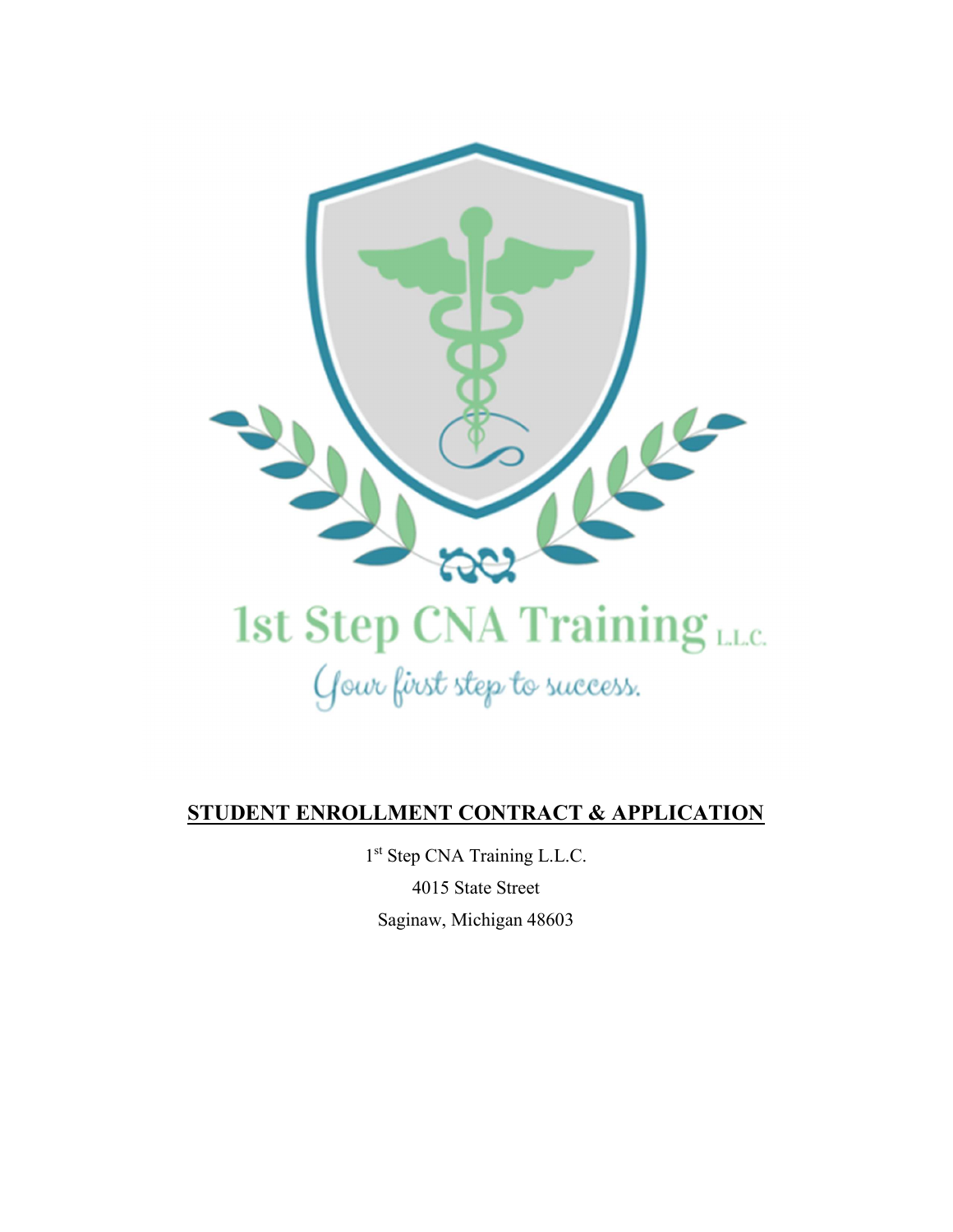## Student Enrollment Contract

Program and Student hereto agree to the following:

This "Student Enrollment Contract" is made and entered into as of  $\qquad \qquad$ , 20 by and between (I) the 1<sup>st</sup> Step CNA Training LLC Program, whose address is 4015 State Street, Saginaw, Michigan 48603 and (II) the student applicant as identified below, hereinafter referred to as the "Student."

WHEREAS, the Student desires to obtain nurse aide educational training services that have been approved by the Michigan Department of Licensing and Regulatory Affairs, and therefore desires to engage, enroll, and participate in the 1<sup>st</sup> Step CNA Training LLC Program, hereinafter referred to as the "Program," which is owned, operated, and offered by  $1<sup>st</sup>$  Step CNA Training LLC.

WHEREAS, 1st Step CNA Training LLC hereby accepts such engagement upon the terms and conditions stated in the Student Enrollment Application ("Application"), in this Student Enrollment Contract, and in the Student Handbook ("Handbook"). By entering into this Student Enrollment Contract, the Student also acknowledges that she/he has read, understands and accepts the terms and conditions set forth in this Student Enrollment Contract, hereinafter referred to as the "Contract." Now, therefore, in consideration of the mutual promises and covenants herein contained:

## Section I – General Information

Program Name: 1<sup>st</sup> Step CNA Training L.L.C.

Program Director: Latosha Corley, RN

Address: 4015 State Street. Saginaw, Michigan, 48603

Business Phone: (989) 401-9898 Fax: (989) 401-8412

Email: info@1ststepcnatraining.com

Website: www.1ststepcnatraining.com

Program Status: Approved by Michigan Department of Licensing and Regulatory Affairs

Accreditation: State approved; not accredited

\*Training Site Number: \_\_\_\_\_\_\_\_\_\_\_\_\_\_

\*Start Date: \_\_\_\_\_\_\_\_\_\_\_\_\_\_\_

Total Course Duration: 75 Hours